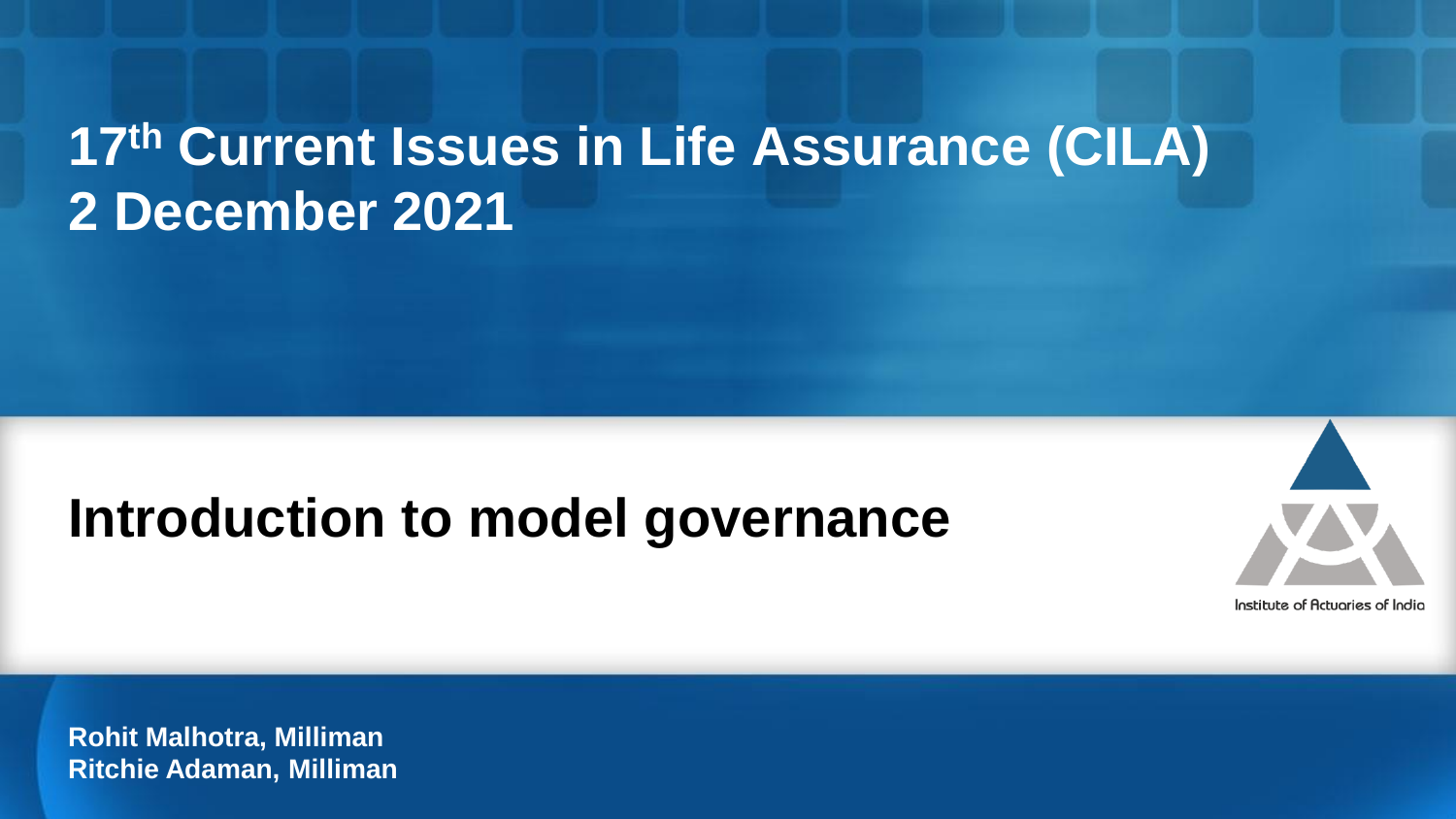#### **Disclaimer**



The views expressed here are the personal views of the presenter and not that of their employer.

This presentation is intended solely for educational purposes and presents information of a general nature. It is not intended to guide or determine any specific individual situation and persons should consult qualified professionals before taking specific actions. Neither the presenter, nor the presenter's employer, shall have any responsibility or liability to any person or entity with respect to damages alleged to have been caused directly or indirectly by the content of this presentation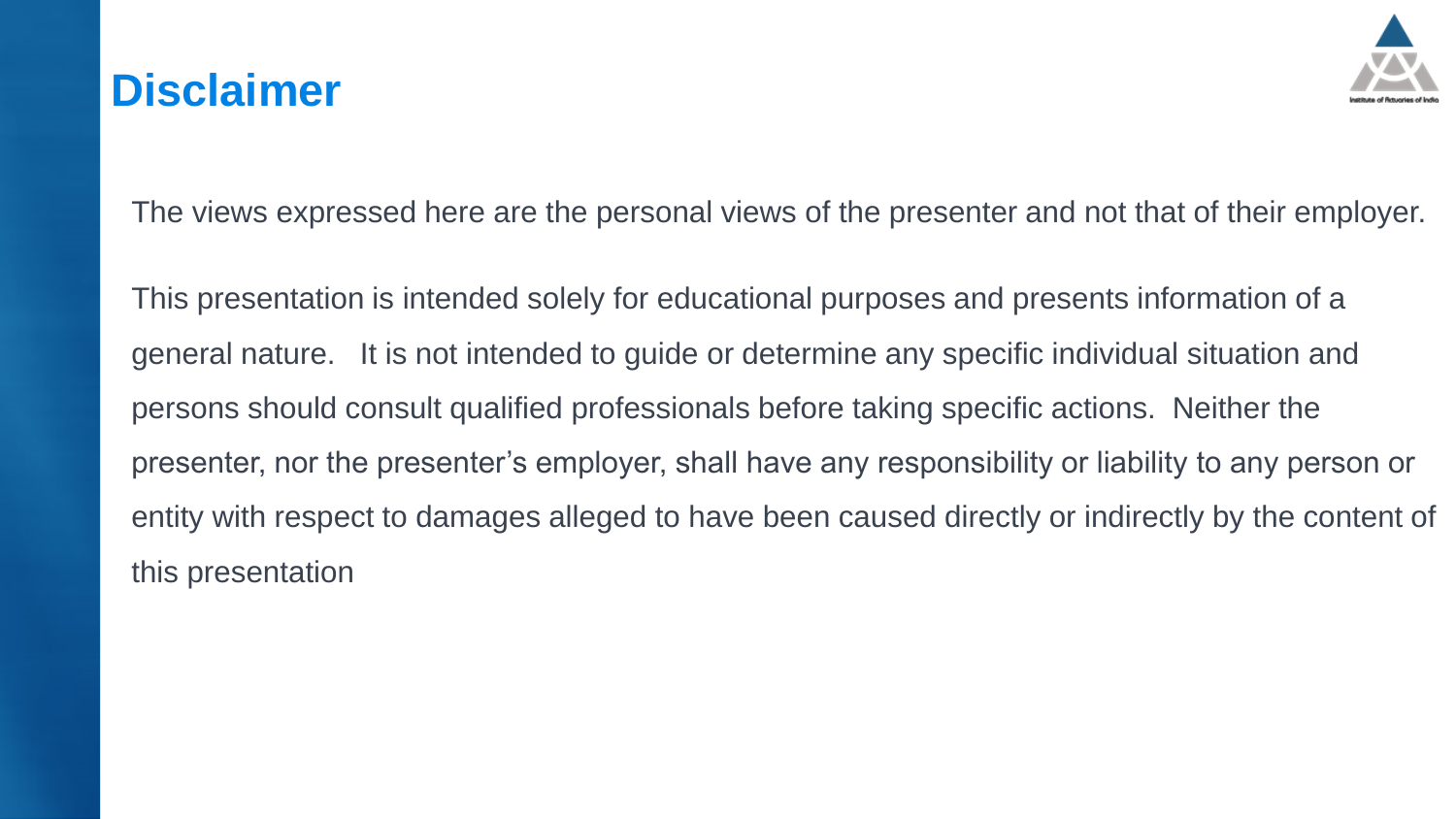### **Model Governance**

Three lines of defense

#### Model development

- **Assign roles**
- **Risk assessment**
- Model controls
- Change processes
- **Model documentation**

#### Model validation **Internal audit**

- **Independent model** validation team
- **Focus on fit for purpose and** efficiency
- **Identify gaps/flaws in** processes/documentation
- **EXECT** Critically test the model

- Focus on controls and processes
- **Ensure all practices are** followed
- **Findings should be** documented and shared with senior management

The oversight and direction to be provided by the 'model governance committee'

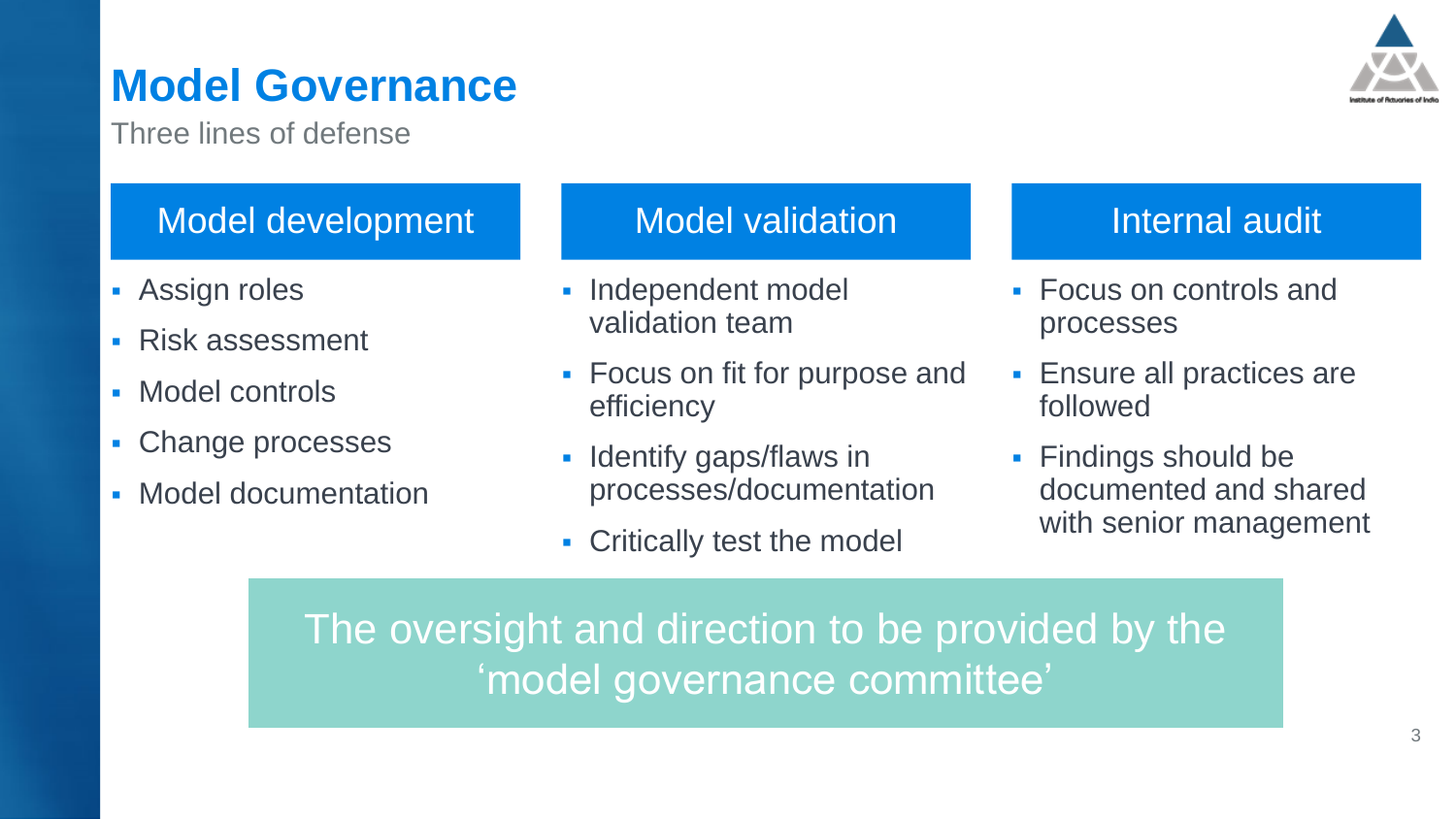### **Why does it matter?**

Cost of neglecting appropriate model governance

| <b>Requirement</b>                                                           | <b>Considerations</b>                                                                                                                                                                                          | What if not addressed                                                                                           |  |  |  |
|------------------------------------------------------------------------------|----------------------------------------------------------------------------------------------------------------------------------------------------------------------------------------------------------------|-----------------------------------------------------------------------------------------------------------------|--|--|--|
| Complex modelling<br>requirements and ever-<br>growing reliance on<br>models | <b>Regulatory changes</b><br>$\bullet$<br>Increasing complex and forward-looking<br>$\bullet$<br>financial statements<br>Models / model systems are no longer<br>$\bullet$<br>restricted to actuarial function | Increased scope of errors and no<br>cohesion with multiple model<br>versions used for different<br>requirements |  |  |  |
| Effectively manage<br>model risk                                             | Existing policies on model changes<br>$\bullet$<br>Level of model governance<br>$\bullet$<br>Major changes are an opportunity to<br>$\bullet$<br>adopt best practices                                          | Lack of trust in the model results;<br>costly if mistakes not caught in<br>time                                 |  |  |  |

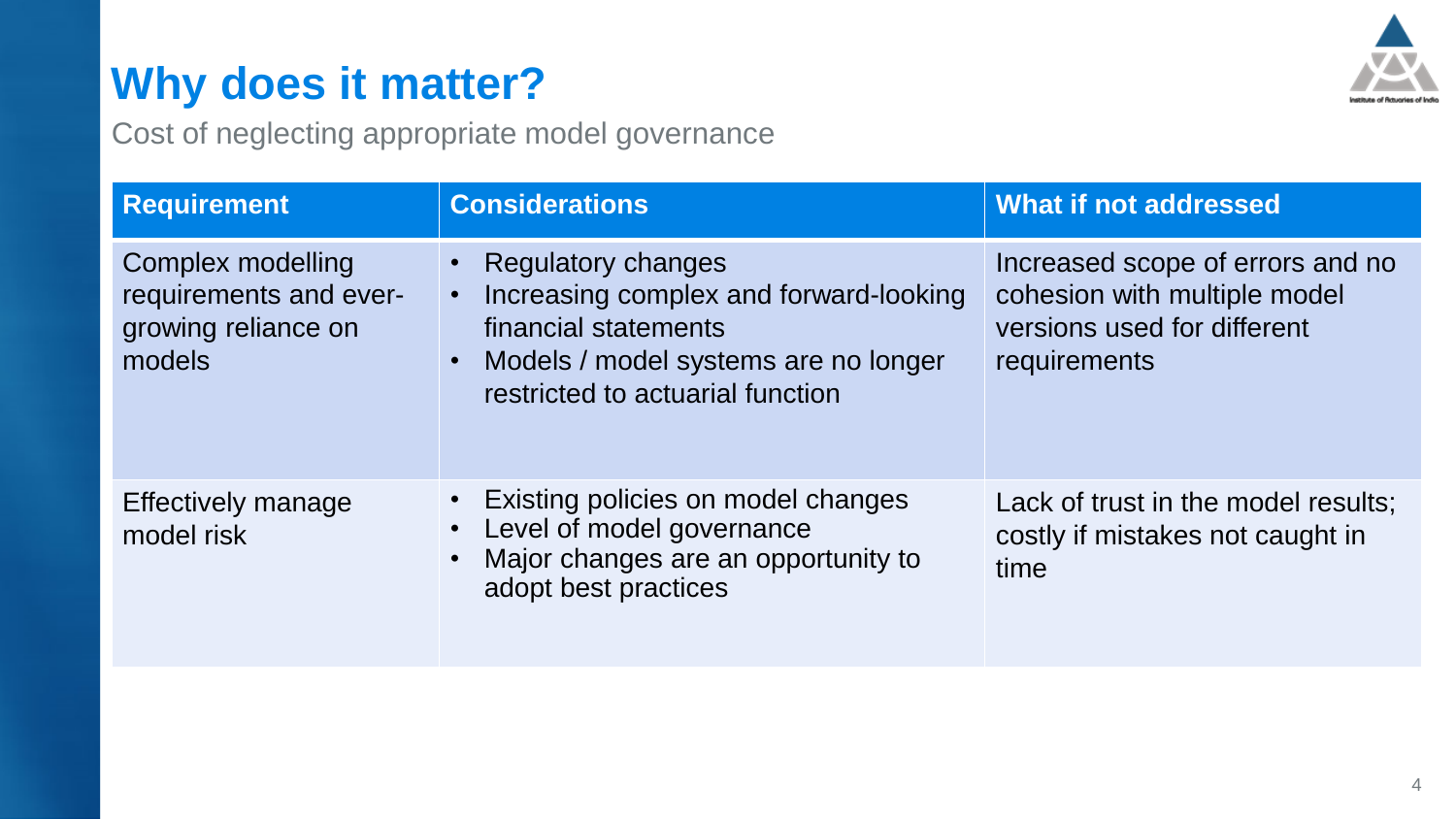#### **Best practices**

Through the model life-cycle



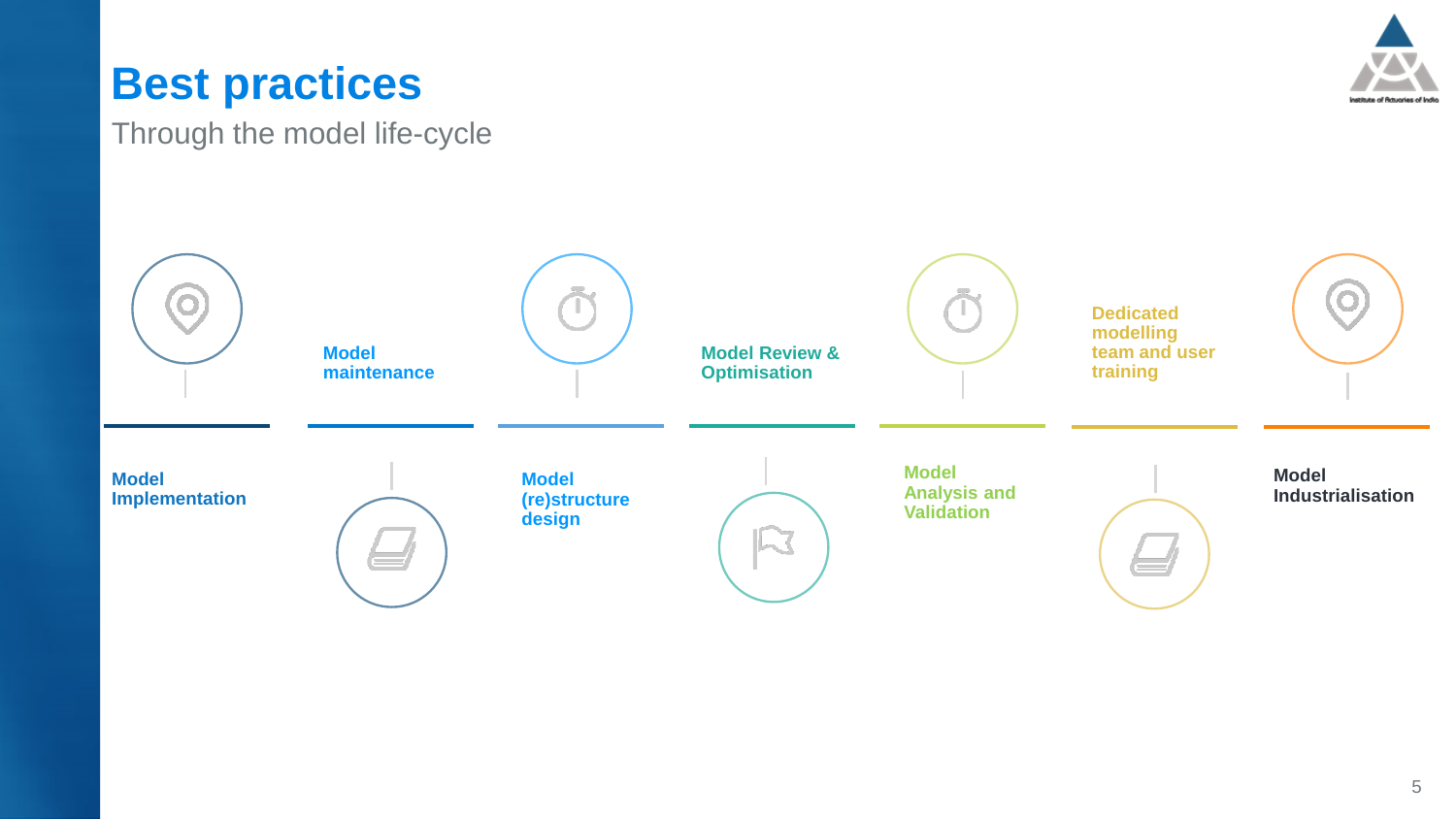### **Model Implementation**



Key factors to consider for new model implementations

- Define scope key objectives, final deliverables, milestones, timelines for development, testing, release of model, products in scope, out of scope items, etc.
- Expertise and systems assess the requirements, assess existing capabilities
- Budget and effort Plan out budget, resources and effort required for the implementation; given the scope and required expertise/systems.
- **EXECT:** Start with proof of concept before full development
- Structure and design of the model cash flows interaction, multiple basis, master vs same as products, table structure, etc.
- **Standardization, ease of use, run-time involved**
- End state Key reporting variables, any unmodelled adjustments that can be included in the model build
- Validation and documentation how model implementation will be tested (parallel excel models or approximation checks or replication Python tools)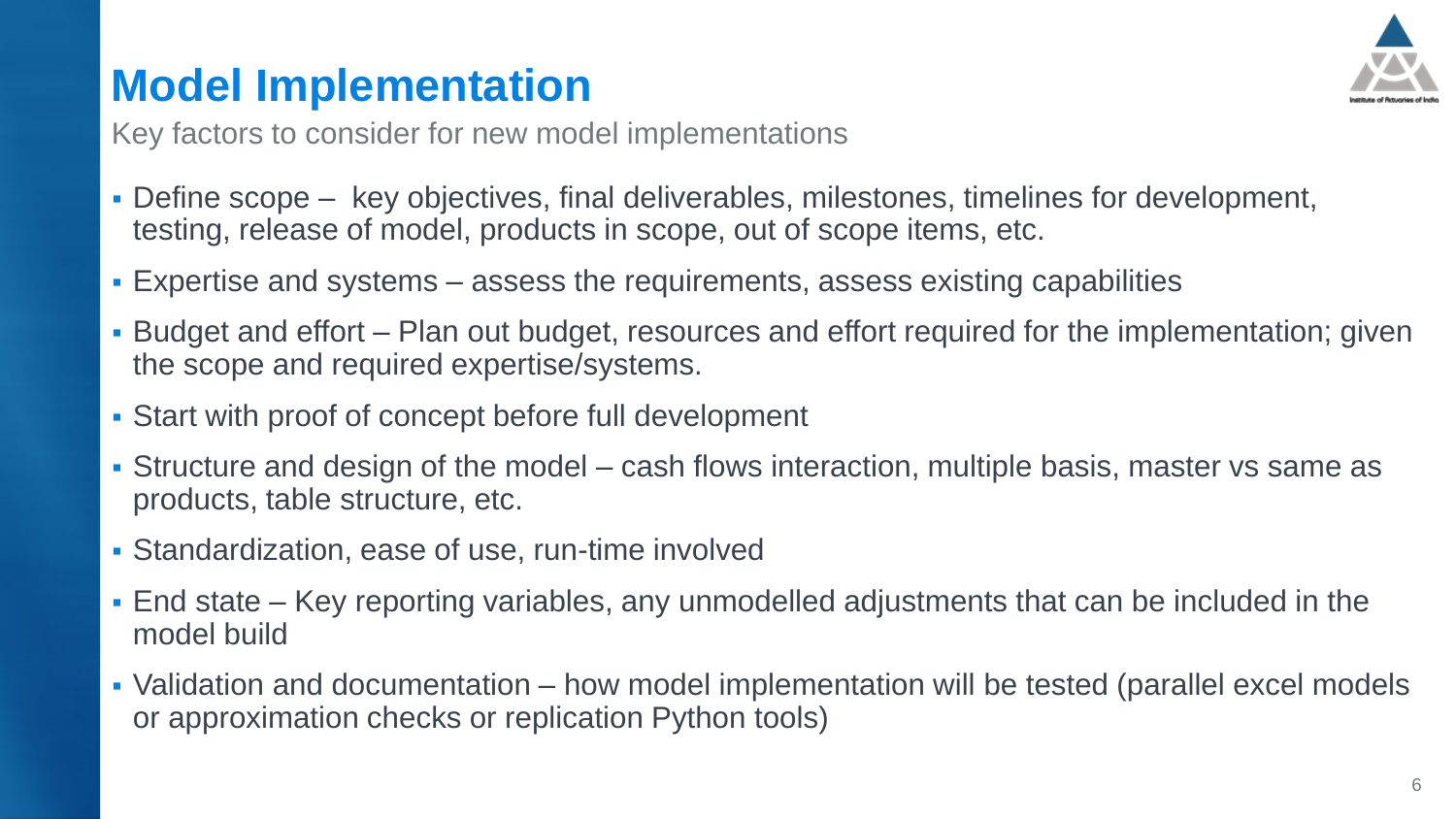#### **Model maintenance**



Practices to follow to ensure model remains close to initial implementation

- **Ensure standardization and best practices are followed**
- **Do, check, review process**
- **Local vs global level coding**
- **Ease of understanding**
- Remove redundant codes and tables
- **Remove redundant basis/functionality not needed anymore**
- Version controls; controls and checks in place throughout the process
- **Periodic model merge in case of multiple developers**
- Plan model maintenance cycle and periodic assumption updates in advance
- Documentation model changes (reason for the change and its implementation), version history, testing procedures, etc.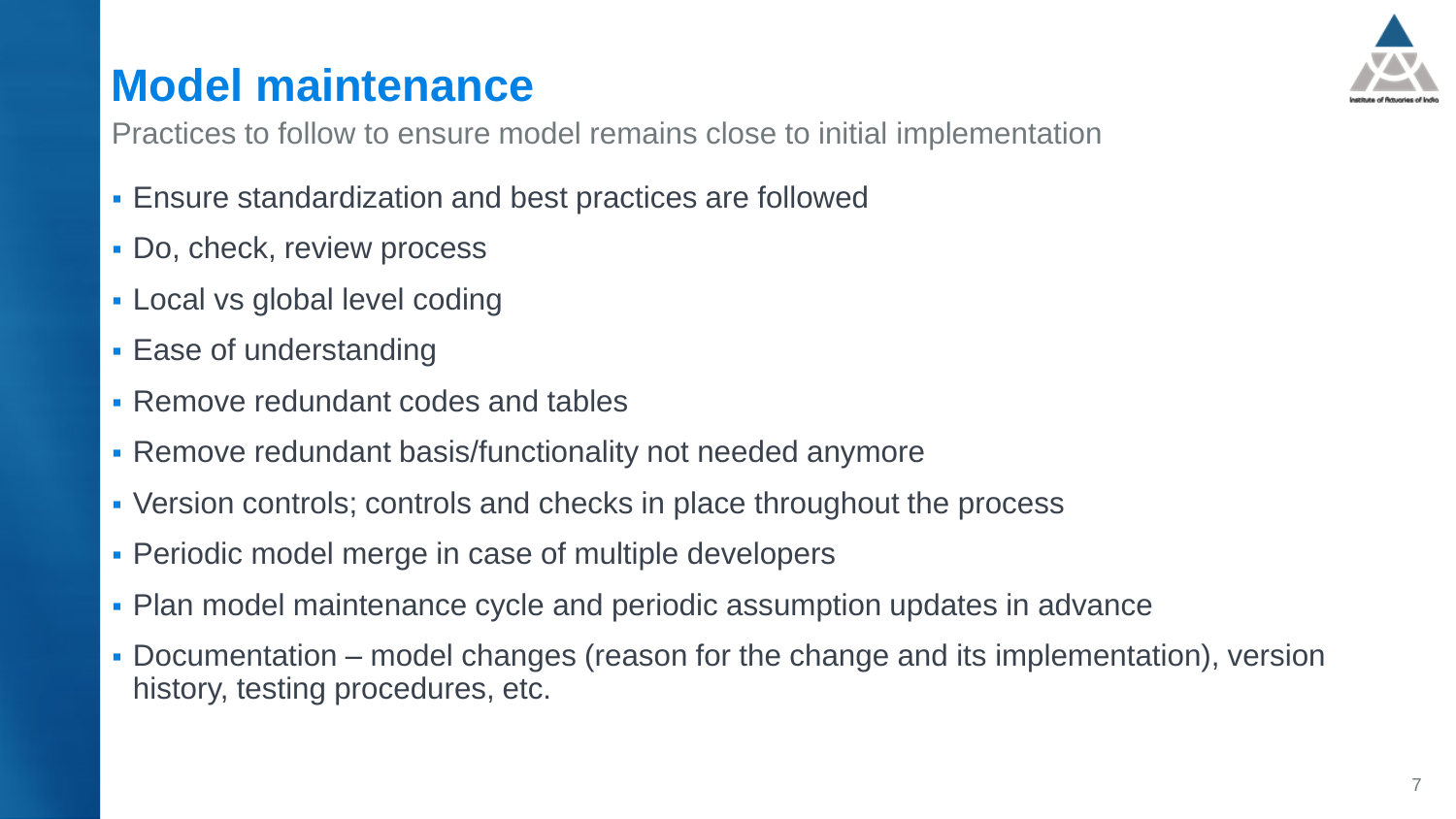### **Model architecture / (re)structural design**

#### Revisit model design often

- **The model architecture is a critical part** of model implementation, as poor initial design is likely to lead to subsequent problems and inefficiency
- The model should be developed to be transparent, flexible and efficient such that it fits users' needs.

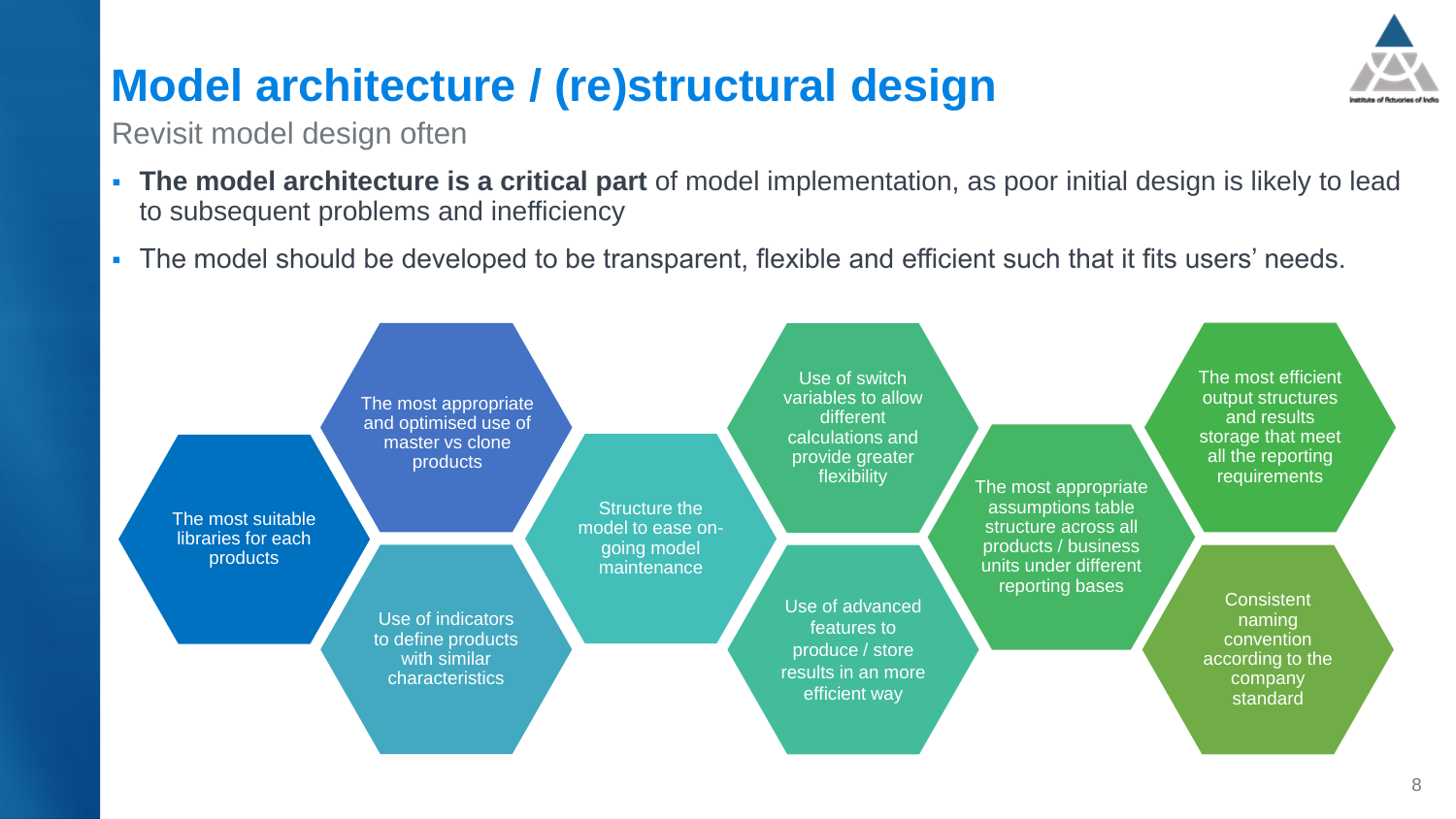#### **Model review & optimization**



Model accuracy: a proven and successful approach

|                                                                                                                     | <b>Selection of key</b><br><b>Products</b>                                                                                                               |  |  | <b>Construction of</b><br>parallel model                                                  |  | <b>Define testing</b><br>methodology                                                                                                                                    |  | <b>Reasonableness</b><br><b>Check</b>                                            |  | <b>Model</b><br><b>Documentation</b>                                                                                                                     |
|---------------------------------------------------------------------------------------------------------------------|----------------------------------------------------------------------------------------------------------------------------------------------------------|--|--|-------------------------------------------------------------------------------------------|--|-------------------------------------------------------------------------------------------------------------------------------------------------------------------------|--|----------------------------------------------------------------------------------|--|----------------------------------------------------------------------------------------------------------------------------------------------------------|
|                                                                                                                     | Select key products to<br>be reviewed, e.g. best<br>selling / most<br>complicated<br>participating product or<br>largest block of unit<br>linked product |  |  | <b>Construct independent</b><br>parallel models using<br>Microsoft Excel / other<br>tools |  | Reconcile and validate<br>the results produced<br>by the parallel models<br>with the model using<br>sample model points<br>that covered most of<br>the product features |  | Perform dynamic<br>reasonableness check<br>on the aggregate<br>portfolio results |  | Produce model<br>validation report to<br>document the<br>discrepancies found<br>and suggested<br>enhancements<br>together with the<br>analysis of impact |
|                                                                                                                     |                                                                                                                                                          |  |  |                                                                                           |  |                                                                                                                                                                         |  |                                                                                  |  |                                                                                                                                                          |
| Independent internal peer review to ensure<br>the models can produce result with high<br>accuracy and creditability |                                                                                                                                                          |  |  |                                                                                           |  |                                                                                                                                                                         |  |                                                                                  |  |                                                                                                                                                          |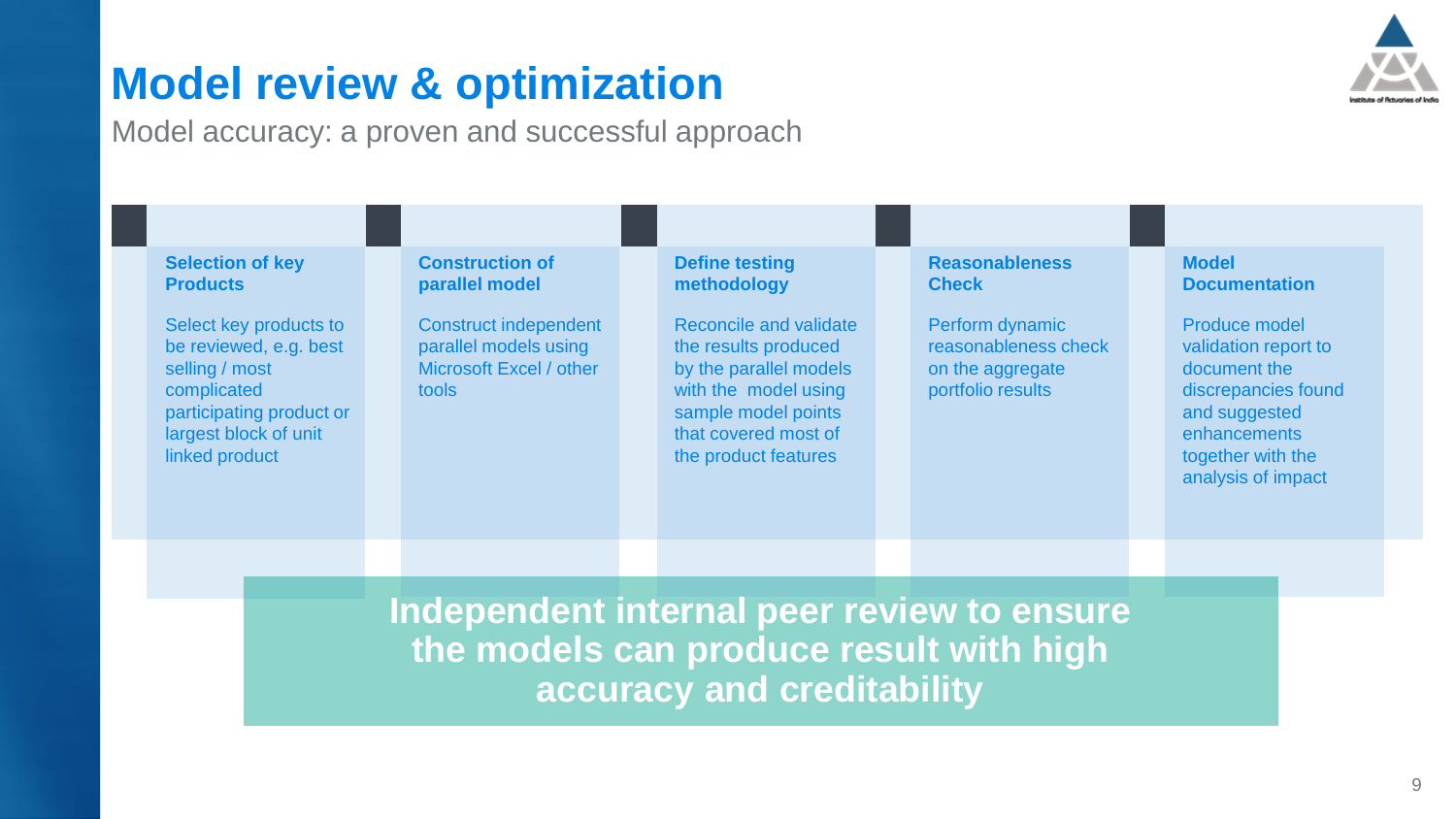### **Model review & optimization**

Model efficiency and auditability

- **Actuarial modelling is not an "exact science" as there are often many ways to achieve the same** outcome.
- It is important to understand different approaches available and to develop the optimal solution. The following three key factors should be focused on:

#### **Minimised runs times**

- Removal of manual touchpoints industrialisation of inputs / automatic reporting modules (see industrialisation).
- Automatic controls and reconciliations.
- Integrated sensitivities.
- Use of advanced coding techniques (looping, rebasing) to minimise number of runs.



- Well-structured code reduces debugging effort and time for future coding developments.
- Well-coded design to provide greater flexibility.

#### **Efficient processes**

Use of best practice coding approach: optimised table read, appropriate use of extended formulas and looping / rebasing, reduction of calculated / output variables, reduced unnecessary calculations in the coding.

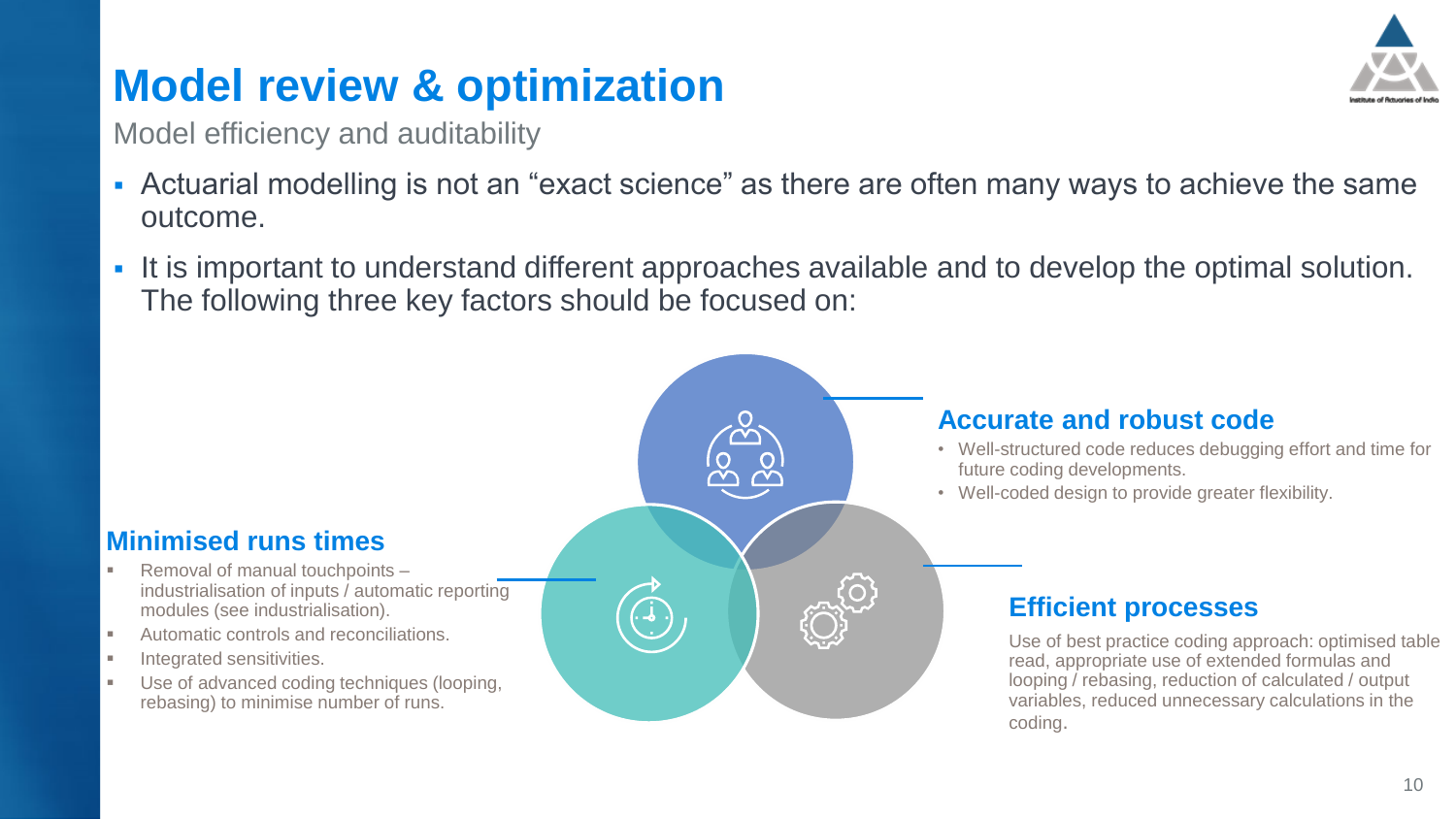### **Model validation**



To keep a check on your model



#### **Parallel testing**

Ensure select output from models can be demonstrated and reproduced using an alternative model or high-level tool.



#### **Static validation**

Reconcile the appropriateness of the policy of population data to administrative systems



#### **Dynamic validation**

Dynamic validation is the process of analyzing how projected cash flows roll forward across a spectrum of scenarios and comparing that analysis to the originally inputted assumptions



#### **Sensitivity testing parameters**

Understand the stability of a model by determining how sensitive a model is to changes in key inputs



#### **Other validation tests**

There are a wide range of possible validation tests. Other validation tests not covered above include expert judgement, historical back-testing, reconciliation with other reports etc.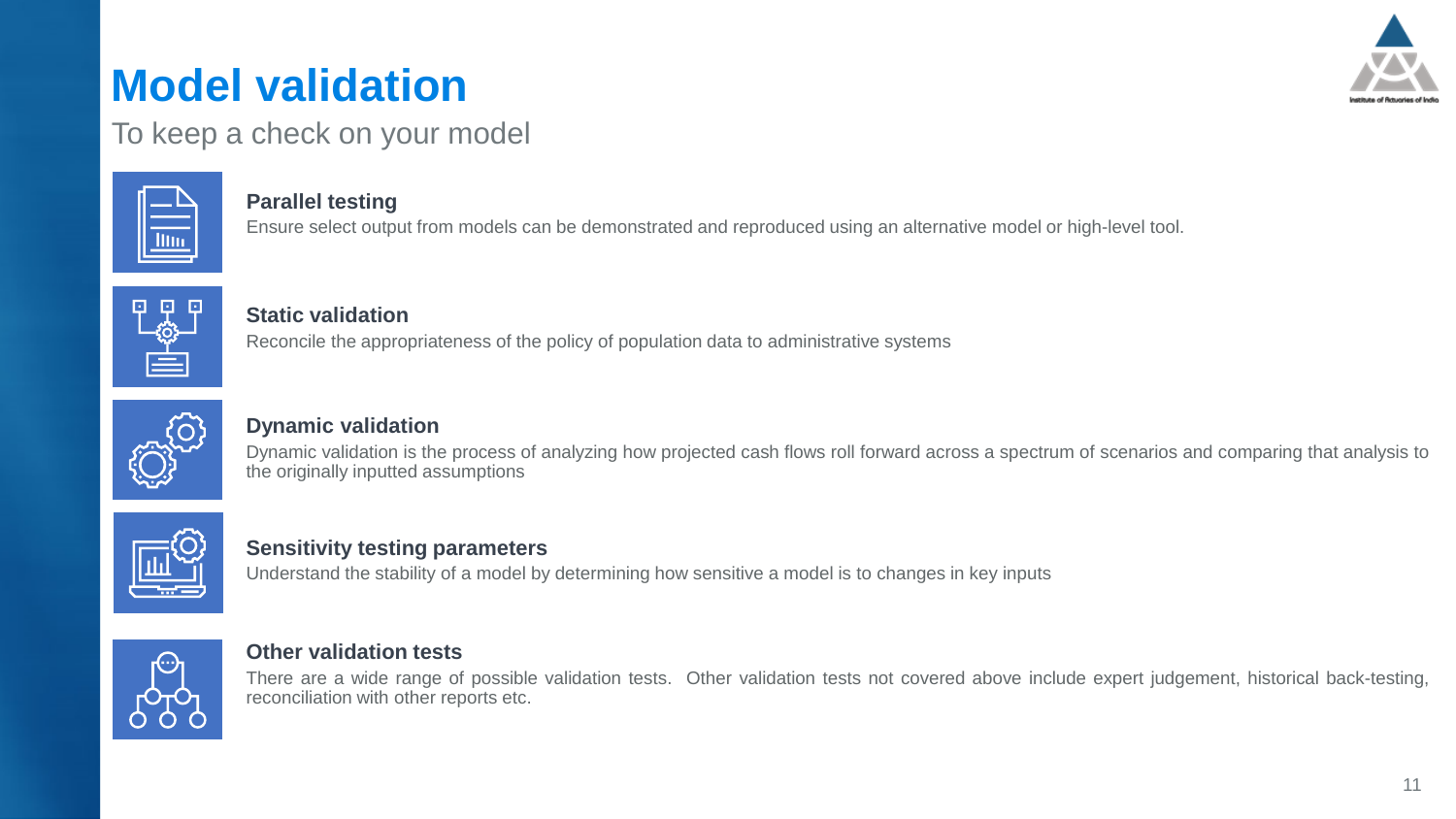### **Model Analysis and validation**



Going beyond the code

- **Ensuring the model is fit for its purpose**
- **Ensure that all regulatory requirements are met by the model**
- Reviewing model design (especially when incorporating model changes)
- Validate the source of the assumptions and if the assumptions are used appropriately
- Controls on the model
- Adequate documentation of the model and its processes
- **Appropriateness of the modelling platform**
- **EXEC** Sustainability of the model for future use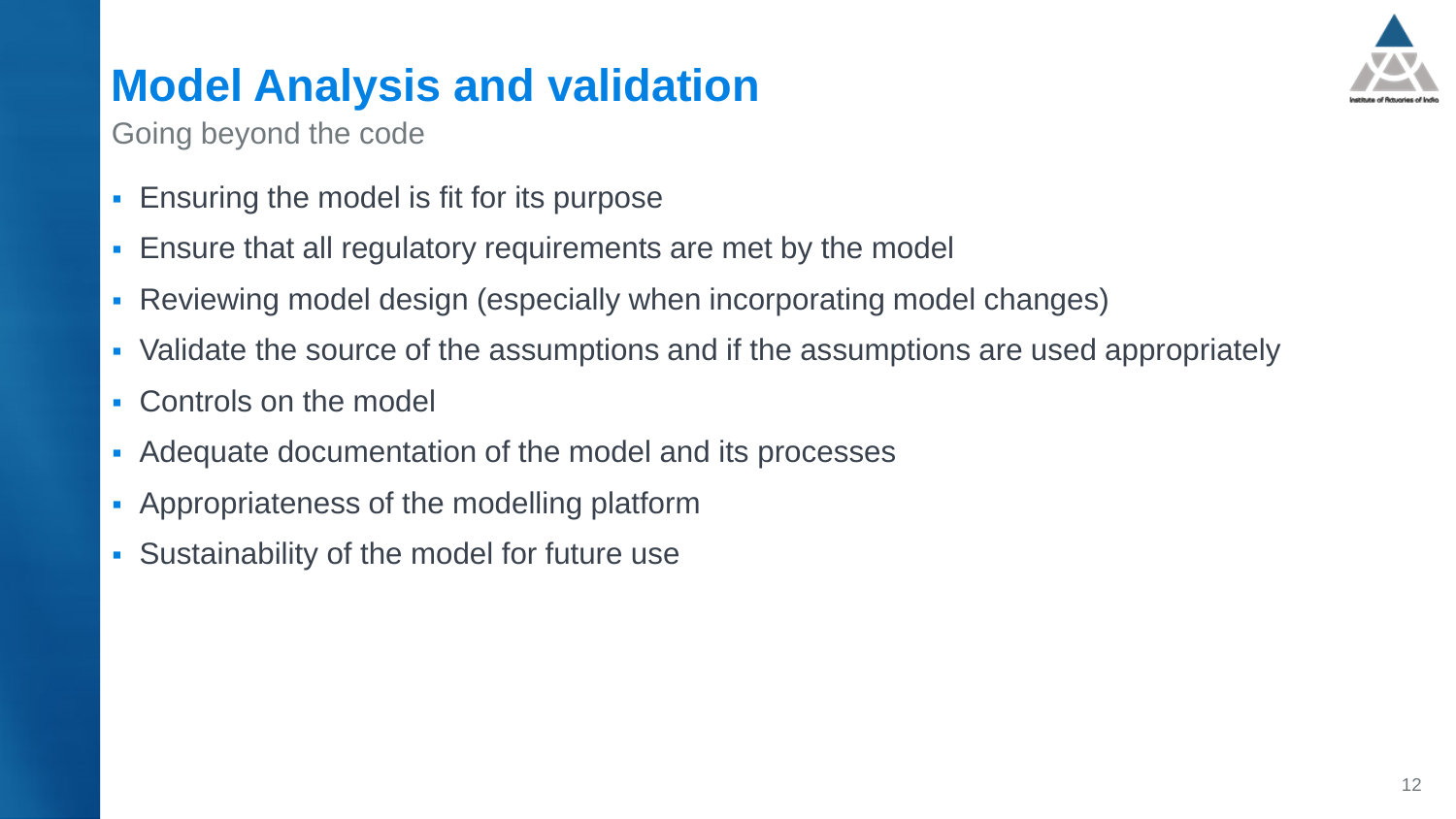### **Model documentation**



People / roles change but good documentation stays

- Typically, **model documentation** covers the following:
	- Explanation of the structure of the data management system and the actuarial model. This includes the purpose of each model implemented within the centralised model and the summary of flow chart from end-to-end process;
	- **Important input data and output variables including in the reporting templates;**
	- Model version control, including the list of all variables with their coding and short description for the methodology or assumptions assumed;
	- Assumption table set-up. This include the details of the assumptions table and the update input process in each valuation date;
	- Technical details of bases, assumptions and related formulas for each of the different reporting bases;
	- Regression test results new centralised model results compared against the results produced from the existing model; and
	- Model governance covering the coding process, input preparation, data validation process, model validation process, naming convention standard, model developer, version control and change log requirement according to the company's internal standard.
- In particular, the **model validation** should be documented as it provides assurance that model validation was adequately performed.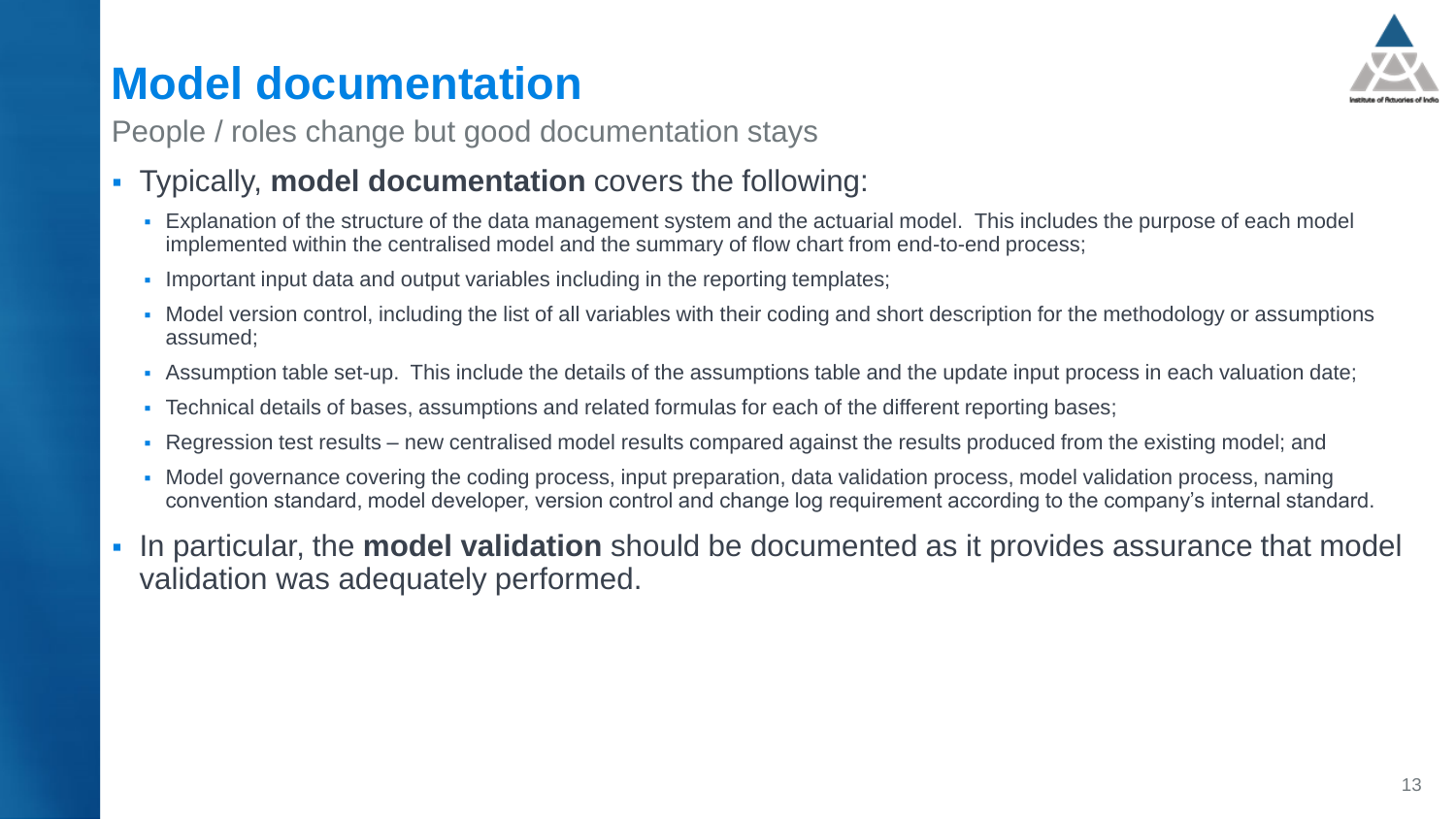### **Case Study. Managing model risk**



How a large global insurance company organized itself to better manage its model risk and control financial impact **Challenge**